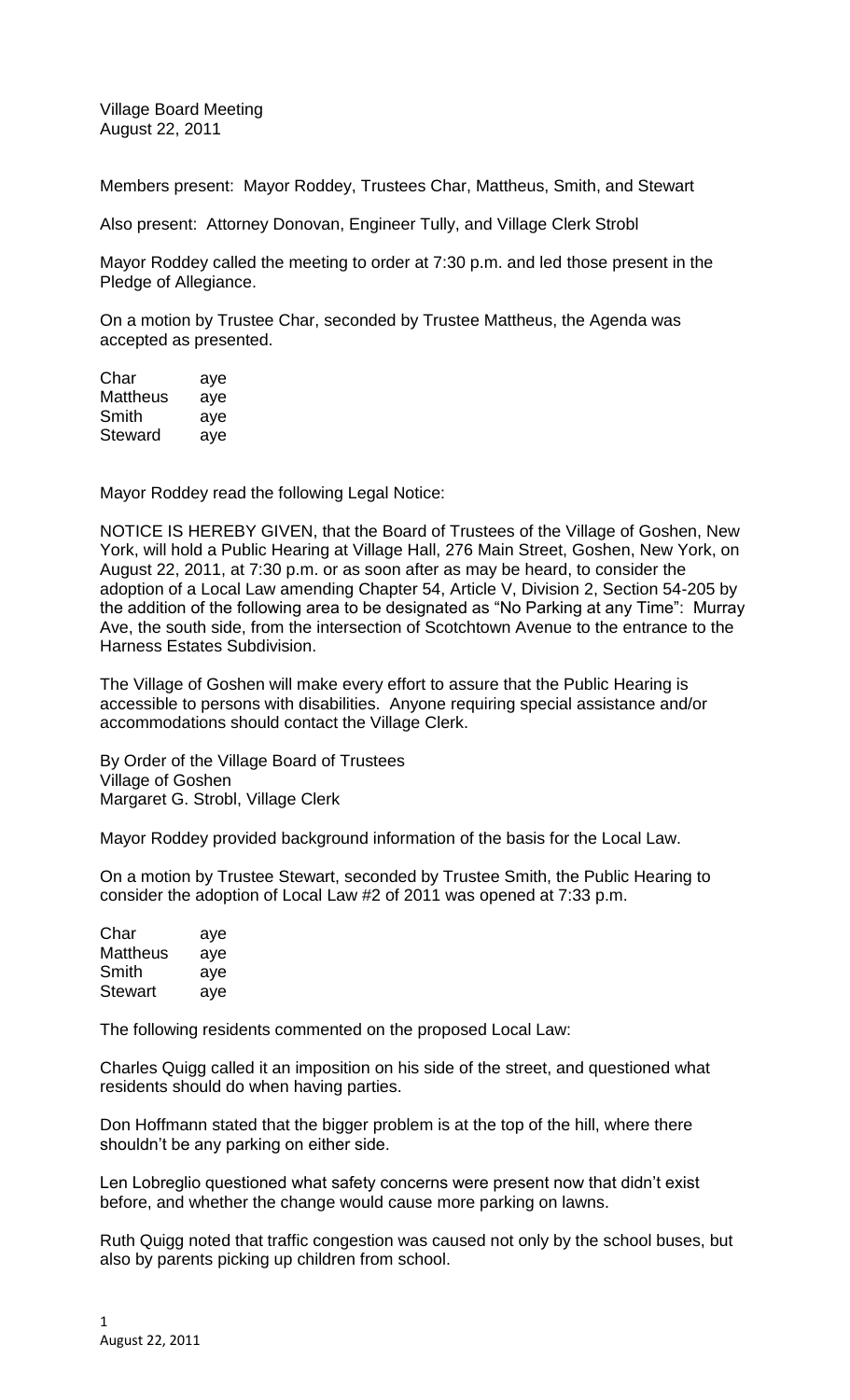Carol Lobreglio stated that in terms of esthetics of the Village, some areas have too many "no parking" signs, which do not look good on a street.

Kathleen Paoli, a newer resident, said that she and her husband purchased their new home partly because of the on-street parking, and questioned whether the "no parking" could be in effect just during school hours.

Ed Connor noted that one issue is that there is too much speeding on that section of Murray Avenue, and that the Board might want to consider removing the stop sign.

Fran Hoffmann informed the Board that the situation at the crest of the hill becomes even more dangerous when there is snow piled on both sides of the street.

Joel Markowitz said that he didn't think that "no parking" on one side of the street is ever a good idea, and that in his opinion it doesn't work.

On a motion by Trustee Char, seconded by Trustee Smith, the Board voted to end the Public Hearing at 7:56 p.m., and to have a ten day period during which written comment can be received.

Char aye Mattheus aye Smith aye Stewart aye

**Minutes** 

On a motion by Trustee Stewart, seconded by Trustee Smith, the Minutes of the August 8, 2011 Village Board Meeting were accepted as submitted.

| Char            | ave                                |
|-----------------|------------------------------------|
| <b>Mattheus</b> | abstain (absent on August 8, 2011) |
| Smith           | ave                                |
| <b>Stewart</b>  | ave                                |

On a motion by Trustee Smith, seconded by Trustee Mattheus, the Minutes of the April 15, 2011 Village Board Work Session were accepted as submitted.

| Char           | aye |
|----------------|-----|
| Mattheus       | aye |
| Smith          | aye |
| <b>Stewart</b> | aye |

#### Communications

Mayor Roddey read a letter from the Leukemia & Lymphoma Society requesting to hold their "Light the Night Walk" on October 15, 2011.

On a motion by Trustee Mattheus, seconded by Trustee Stewart, permission for the event was granted, pending insurance paperwork, and reimbursement for necessary Police overtime costs.

| Char           | aye |
|----------------|-----|
| Mattheus       | aye |
| Smith          | aye |
| <b>Stewart</b> | aye |

Mayor Roddey reviewed Alcoholic Beverage License Renewal applications from Bistro Lilly and Jon Angelos LLC.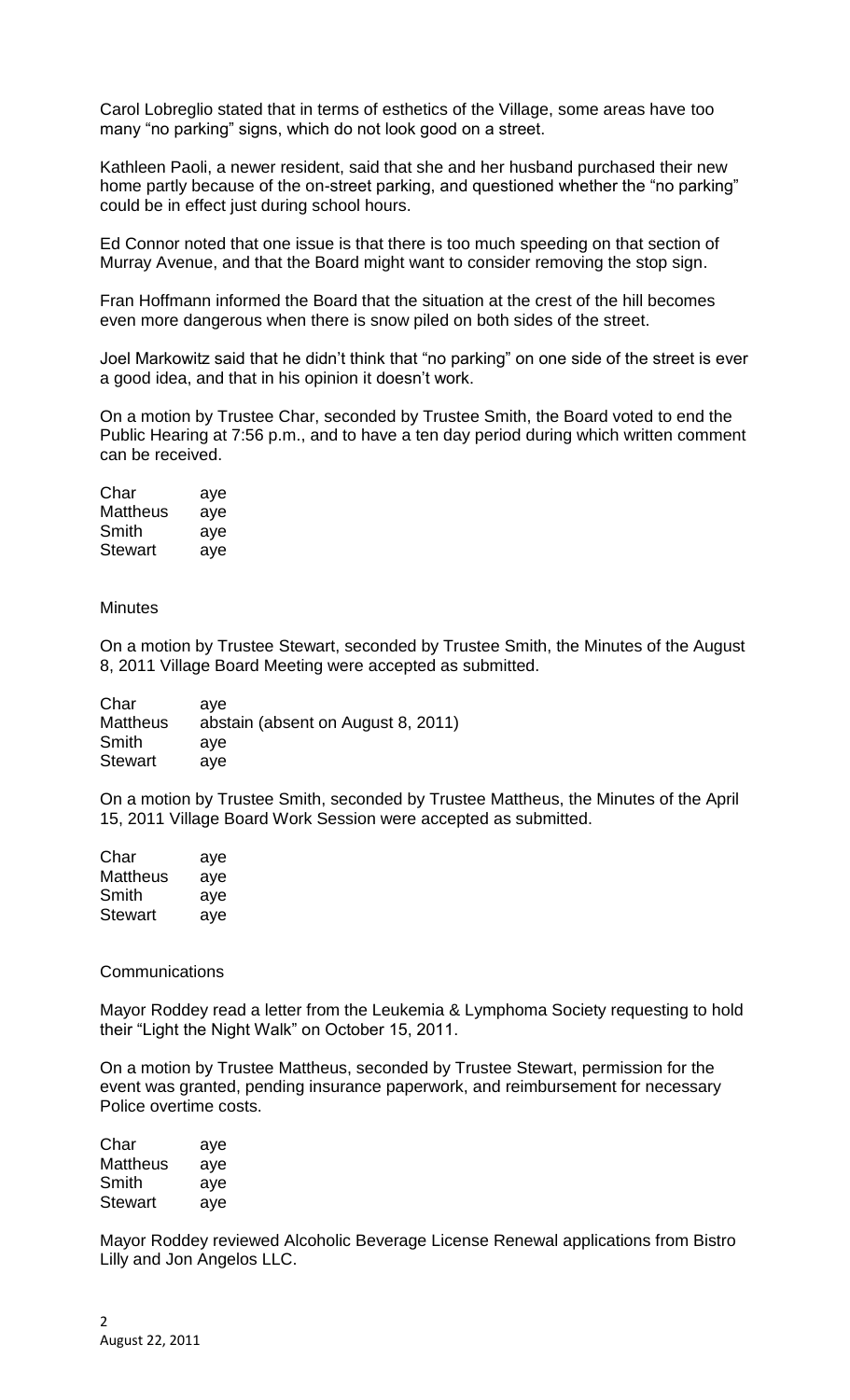## Items of Business

On a motion by Trustee Char, seconded by Trustee Mattheus, bills as examined by members of the Board were approved in accordance with Abstract 2011/2012 numbers 6 and 7, check numbers 2061 through 2193 in the amount of \$284,207.49.

| aye |
|-----|
| aye |
| aye |
| aye |
|     |

Trustee Smith moved the following, which was seconded by Trustee Char:

**WHEREAS**, Friendly Ice Cream Corporation has heretofore filed a proceeding in the Supreme Court of Orange County pursuant to Article 7 of the Real Property Tax Law seeking to contest the assessment imposed on their real property located at 31 Matthews Street in the Village of Goshen, which property is designated on the tax map as Section 119, Block 1, Lot 1.21; and

**WHEREAS**, the duties of assessing real property in the Village for purposes of real property taxation are vested with the Assessor's office for the Town of Goshen; and

**WHEREAS**, the Town of Goshen and their Assessor have heretofore determined that it is in the best interests of all parties that the proceeding commenced by Friendly Ice Cream Corporation, be settled and compromised; and

**WHEREAS**, the Village is in receipt of a Consent Judgment duly signed and approved by the attorneys representing the Town of Goshen, the attorneys representing the Petitioner and the Office of the Orange County Attorney which Consent Judgment has been approved by the Honorable Catherine M. Bartlett, Supreme Court Justice; and

**WHEREAS**, pursuant to the terms and provisions of said Consent Judgment the Village is obligated to refund certain tax amounts heretofore paid by Friendly Ice Cream Corporation;

# **NOW**, **THEREFORE**, it is hereby

**RESOLVED**, that pursuant to said Consent Judgment the Village Board hereby directs the Village Treasurer to issue a check in the amount of \$2,322.12 and to deliver the same to Friendly Ice Cream Corporation as provided for in said Consent Judgment.

*Upon a roll call vote with 4 Trustees voting in favor and 0 Trustees voting against the foregoing Resolution was duly adopted.*

### Mayor/Trustee Comments

Trustee Mattheus advised that the "Friends of Maplewood" had purchased a rug for under the table in the Mayor's Office.

Trustee Mattheus provided the Board with a summary, written by Jim Ullrich, of recent meetings with the County regarding the CRV wells.

Trustee Stewart noted that Superintendent Nuzzolese and his crew continue to do a wonderful job.